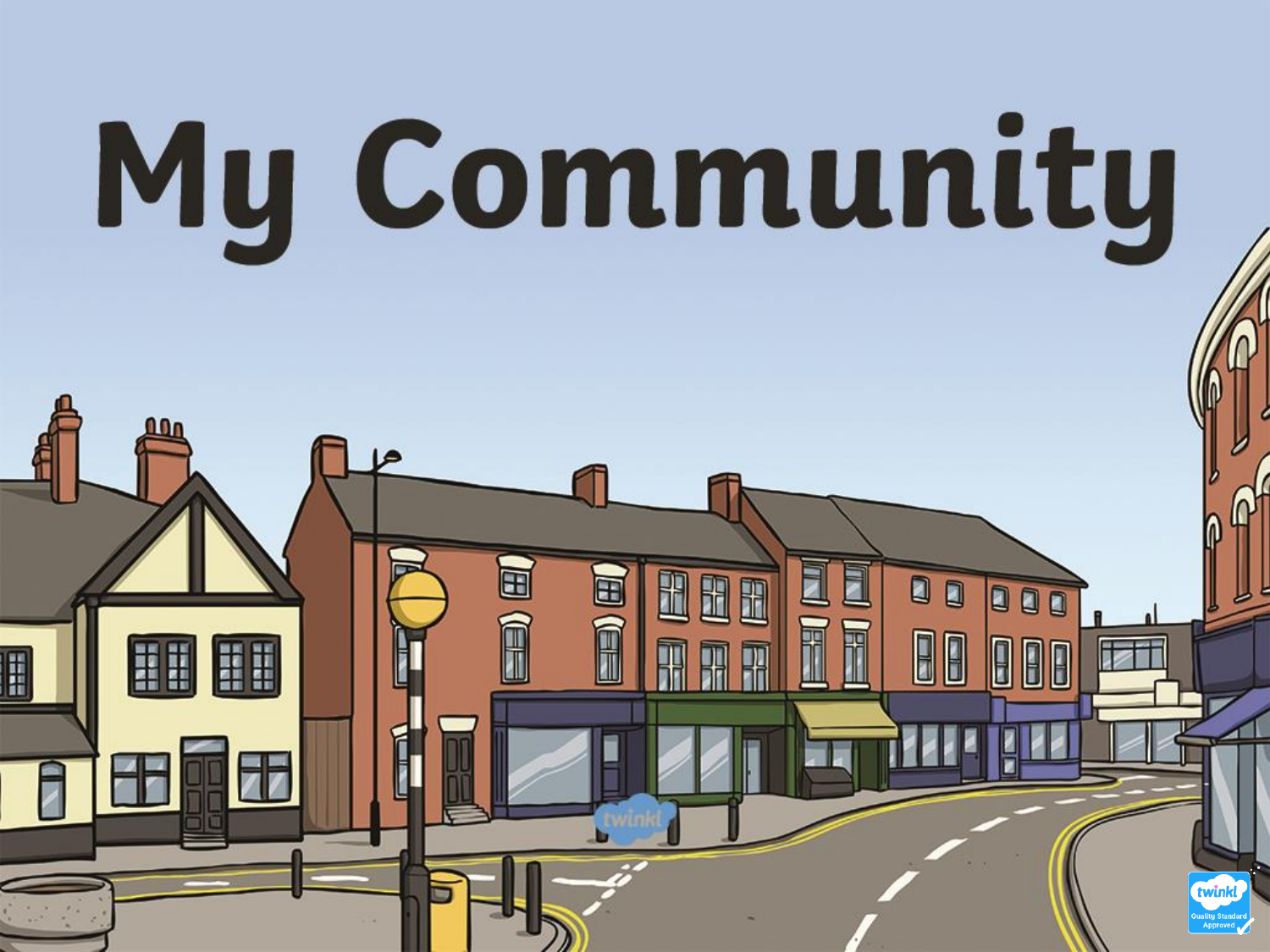#### **Do you think there are any jobs which are more important than others?**

This is always a very difficult question, and sometimes your answers depend on what you need in a community the most.

Every job is very important, and we quickly learn that if there is one job which can't be done, that has a huge affect on others! During the pandemic we have found out just how linked together we all really are as a community.

As an example, can you think of which jobs there are within a school? Are any of these jobs more important than the others?

When we really think hard about the answer to this, the answer is no! If there were no cooks in school, nobody would be able to have lunch. If there was nobody looking after the school building it could be unsafe. If there was nobody cleaning, we could all be at risk of germs. If there was nobody working in the offices, there would be no way fixing all of the problems which happen in a school, or a friendly face at the heart of the school! Without teachers and teaching assistants, how would we learn?

But most important of all, without YOU, none of us would be able to do our jobs!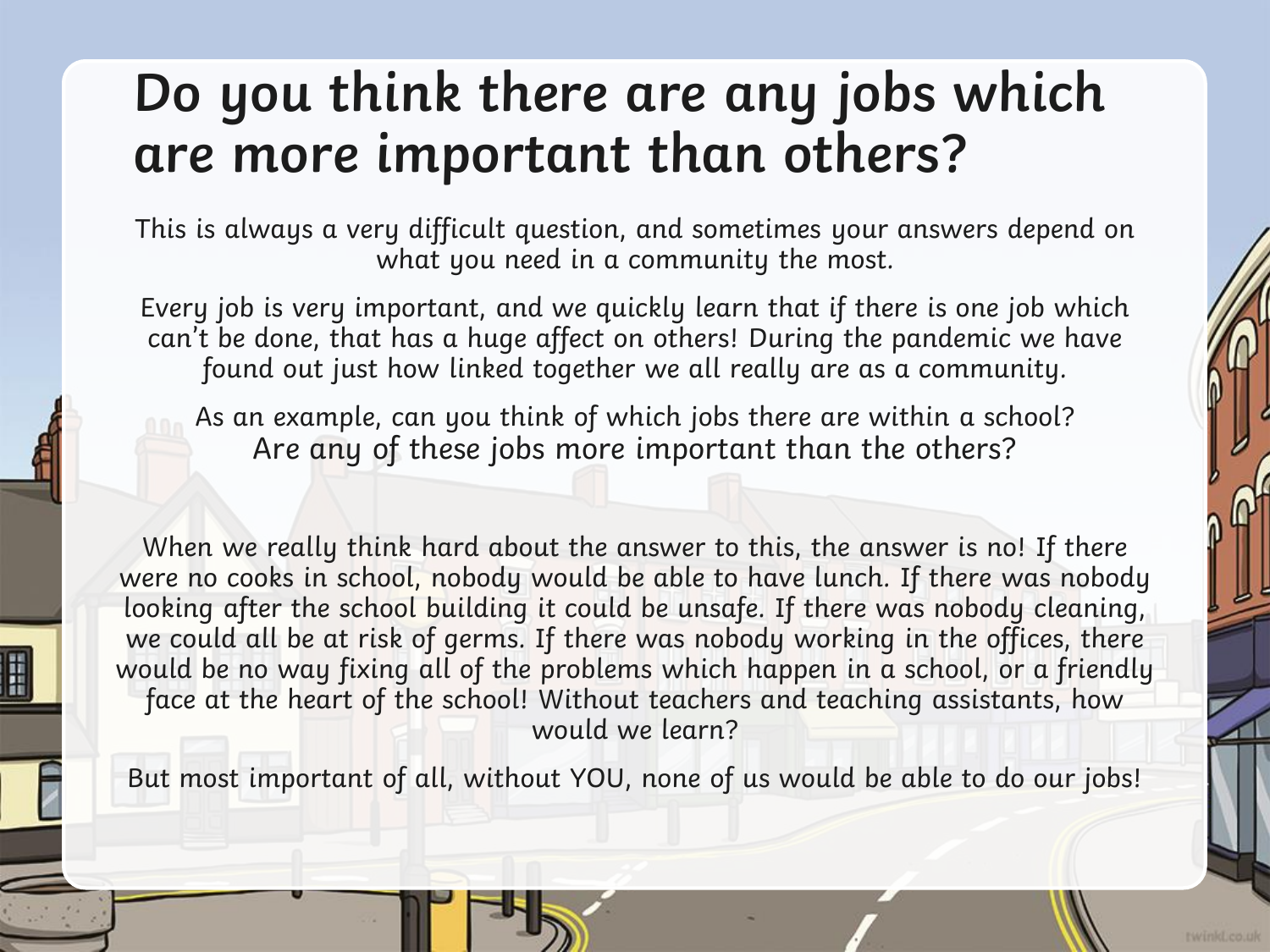# **What jobs are in your community?**

What other jobs can you think of?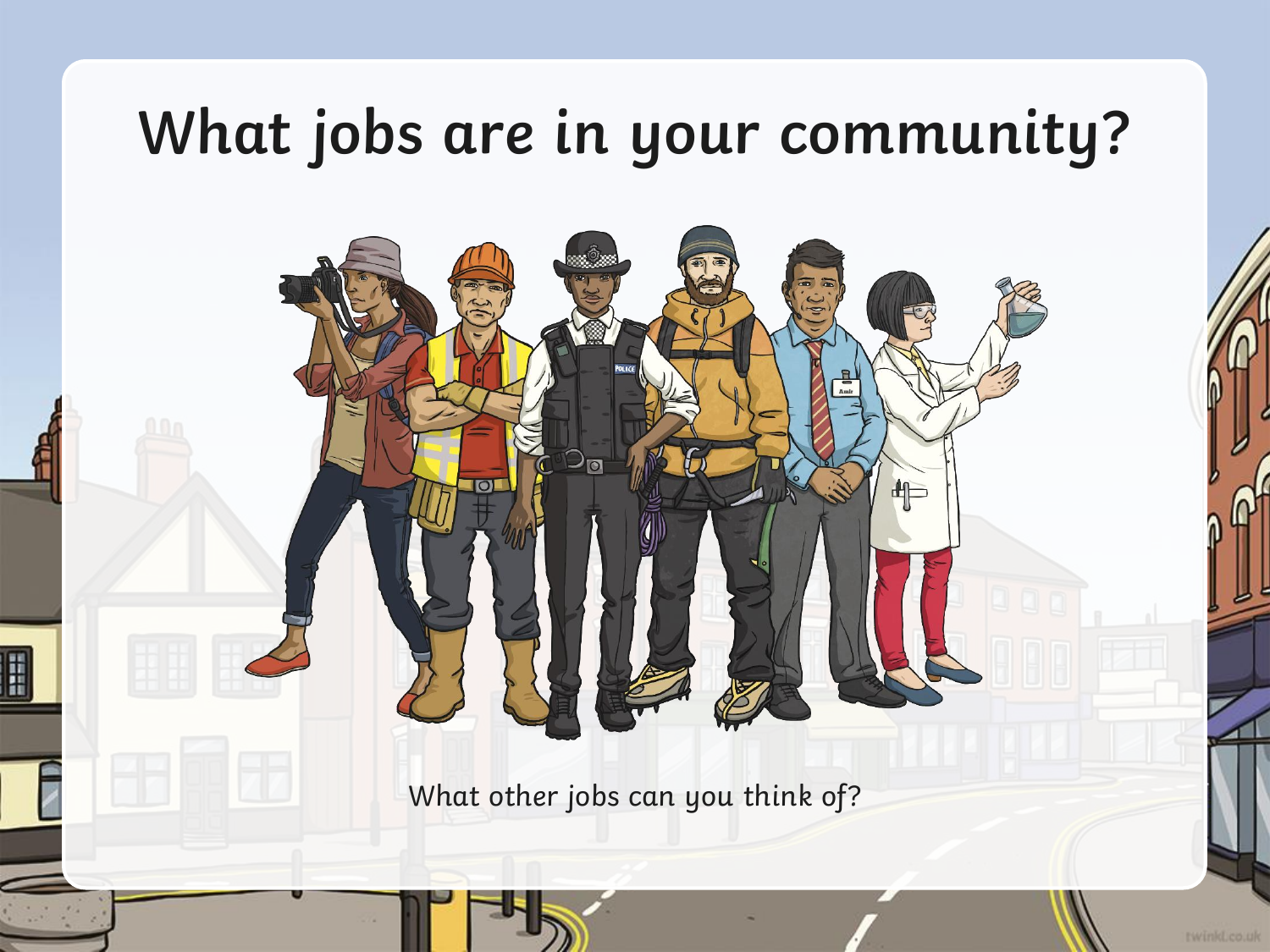## **How can you sort these jobs?**

- Inside jobs and outside jobs
- Night time jobs and day time jobs
- Jobs that help animals.
- Jobs that care for people
- Jobs that help us get the things we need.

And there are many, many more ways!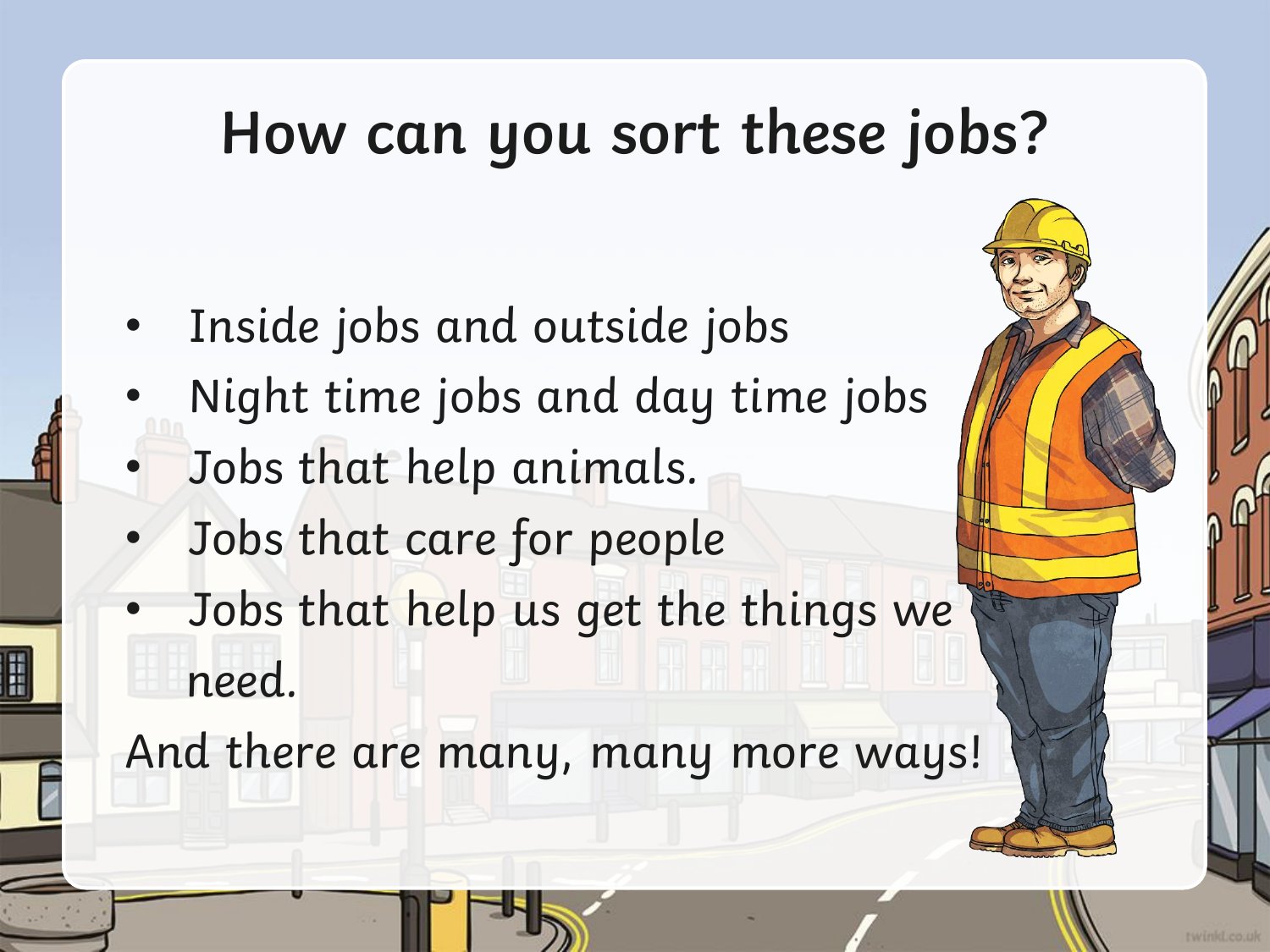# **How can you help your community?**

- Litter picking
- **Recycling**
- Help elderly people with their shopping
- Volunteer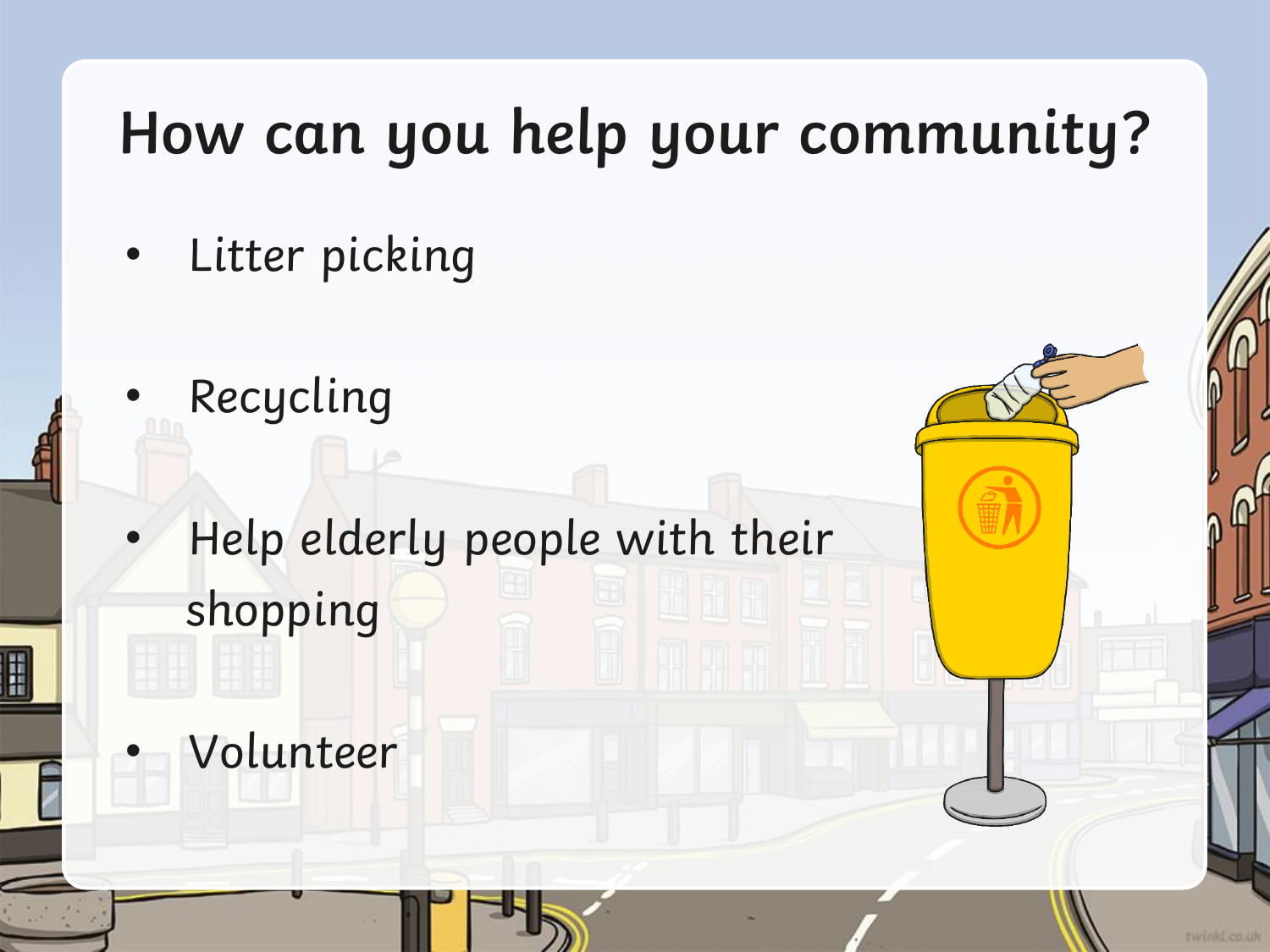### **What crimes happen in your community?**

- Vandalism
- Anti social behaviour
- **Stealing**

**Trespassing** 

**Littering** 

What would happen if there was nobody here to stop crime? Would you feel safe?